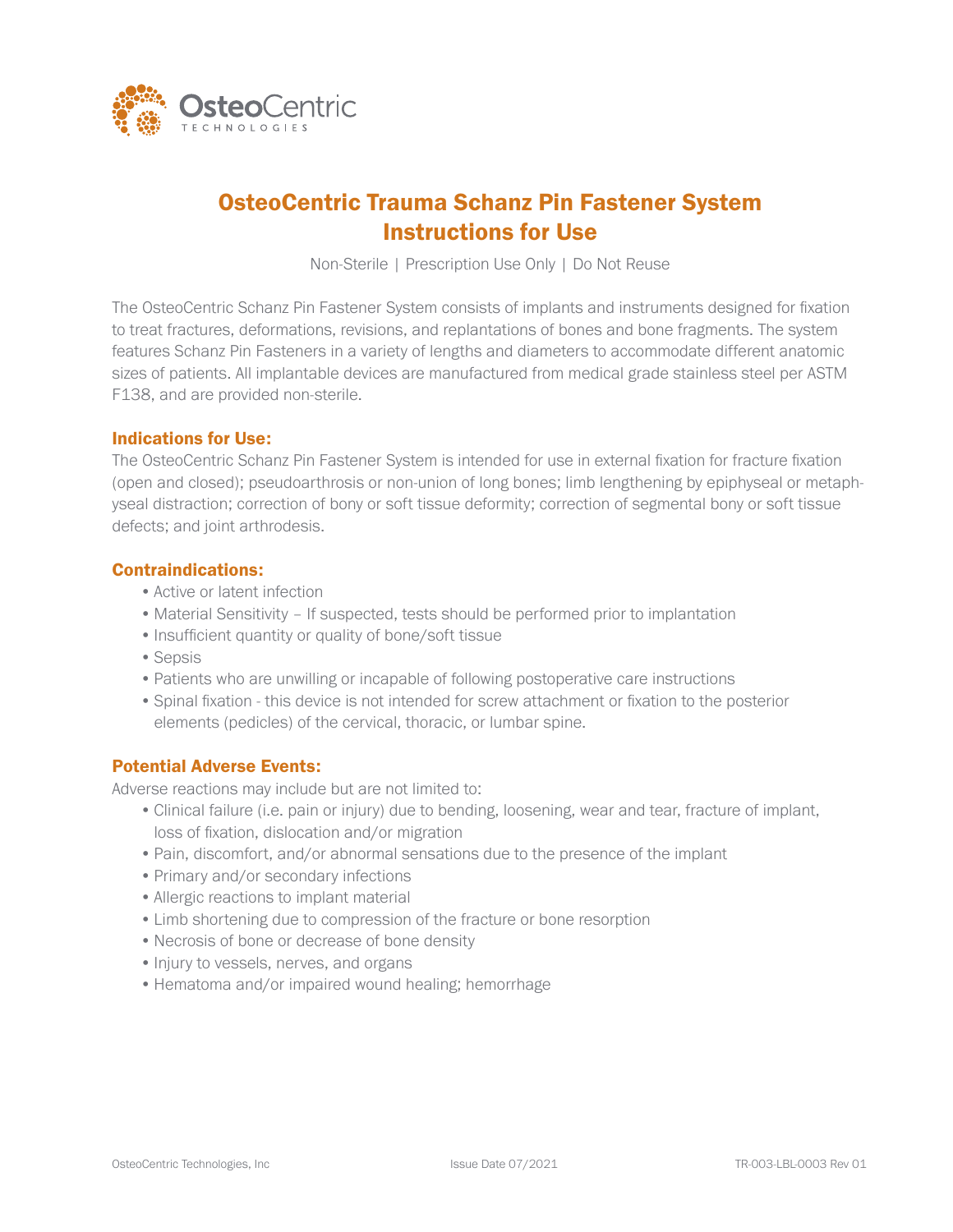

#### Warnings and Precautions:

Implants should not be used to permanently replace normal body structure. To reduce risks associated with the use of implants, surgical staff should follow the warnings and precautions contained in this document.

While many possible reactions and adverse events may occur, some of the most common include: problems resulting from anesthesia and patient positioning (e.g. nausea, vomiting, dental injuries, neurological impairments, etc.), thrombosis, embolism, infection, excessive bleeding, iatrogenic neural and vascular injury, damage to soft tissues including swelling, abnormal scar formation, functional impairment of the musculoskeletal system, Sudeck's disease, allergy/hypersensitivity reactions, and side effects associated with hardware prominence, malunion, non-union.

Additionally, the following risk factors should be considered when using the implants:

- •Contraindications
- •Presence of bends, scratches, breaks, or other defects in the device
- •Potential for corrosion due to mixing metals within the same construct
- •Patient sensitivity to materials used in manufacture of implants
- •Improper sterilization of implants
- Improper storage of implants
- Proximity to vascular structures and joint surfaces
- •Screw damage due to excessive torque application during insertion/removal
- Risk factors of patients including smoking, obesity, and compliance in following post-operative care instructions

#### Single-Use Device:

Products intended for single-use must not be re-used. Contaminated implants must not be reprocessed. Any implant that has been contaminated (from contact with patient materials, physiological fluids, or tissues) or damaged should never be used again and must be properly discarded according to hospital protocol. Even though they may appear undamaged, the implants may have small defects and internal stress patterns that may cause material fatigue.

#### Combination of Medical Devices:

OsteoCentric has not tested compatibility between the Schanz Pin Fastener System and other devices provided by other manufacturers and assumes no liability in such instances.

#### MRI Information:

OsteoCentric Schanz Pin Fasteners have not been evaluated in an MR environment as part of a complete external fixation construct. OsteoCentric Schanz Pin Fasteners are composed of similar materials and offered in similar diameters/lengths as pins found in many common external fixation systems.

(see chart next page).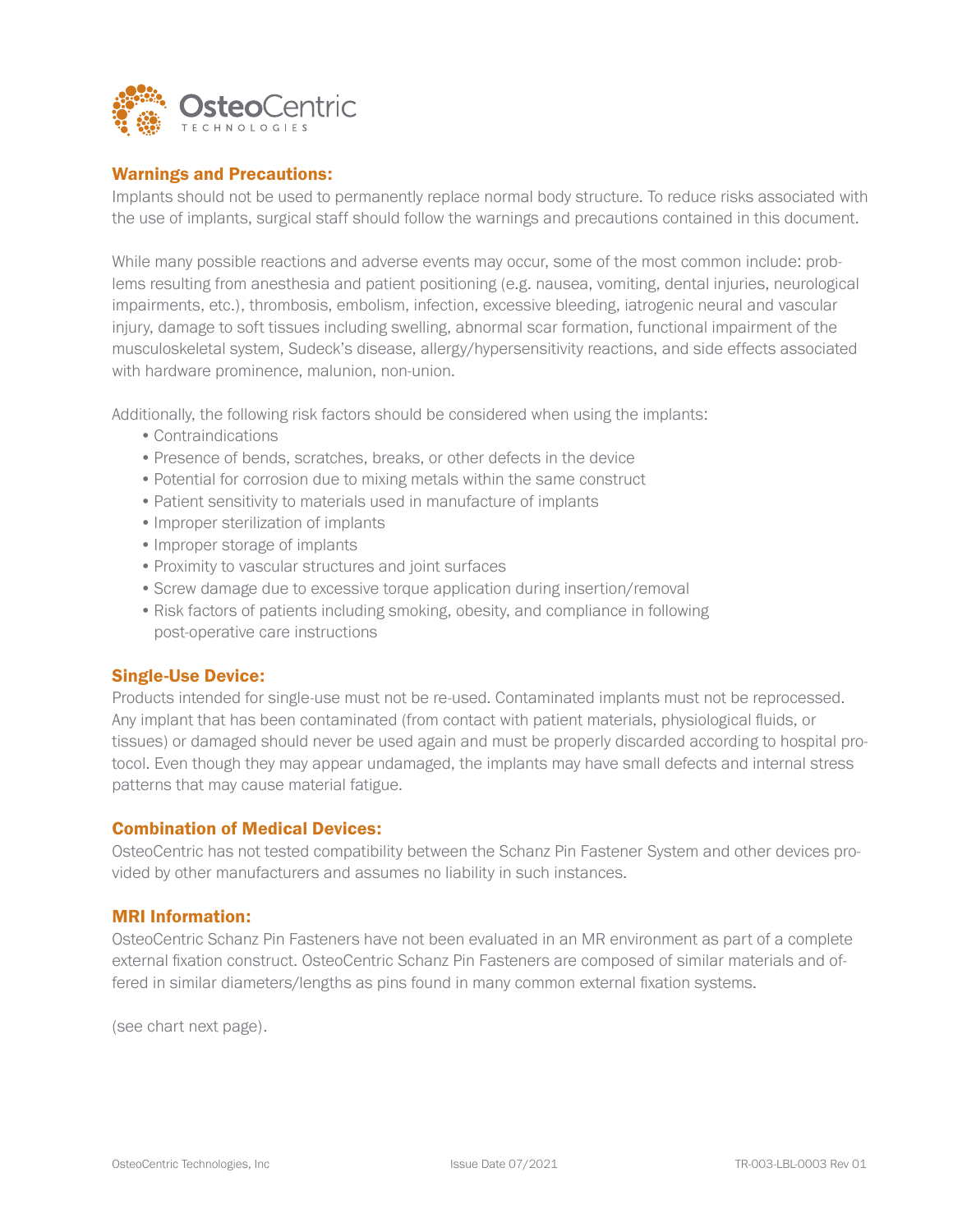

| Manufacturer - Device (Pin)        | Material(s)                                             | Diameter (mm) | Length (mm) |
|------------------------------------|---------------------------------------------------------|---------------|-------------|
| OsteoCentric - Schanz Pin Fastener | <b>Stainless Steel</b>                                  | 4/5/5.5/6     | $95 - 275$  |
| Synthes - Schanz Screw             | Stainless Steel/Titanium                                | 4/4.5/5/6     | $60 - 300$  |
| Smith & Nephew - JET-X Half Pin    | <b>Stainless Steel</b>                                  | 4/5/6         | $135 - 375$ |
| Stryker - Apex Pin                 | Stainless Steel/Titanium                                | 4/5/6         | $90 - 300$  |
| Zimmer - XtraFix Large Half Pin    | <b>Stainless Steel</b>                                  | 4/5/6         | $100 - 275$ |
| Globus - Schanz Pin                | Cobalt Chrome /<br>Stainless Steel /<br><b>Titanium</b> | 4/5/6         | 150 - 400   |

## Non-Sterile Products:

All implants, instruments, and containers in the OsteoCentric Distal Femur Plating System are supplied in a non-sterile condition and must be steam sterilized prior to first and every surgical use, and before returning for maintenance and repair. This also applies to first use after delivery (remove and dispose all original disposable packaging).

#### Instrument Cleaning:

The first and most important step in decontaminating all re-usable devices is thorough (manual and/or mechanical) cleaning and rinsing. Thorough cleaning is a complex process whose success depends on various interrelated factors: Water quality, quantity and type of cleaning agent, cleaning method (manual, ultrasonic bath, washer/disinfector), thorough rinsing and drying, proper product preparation, time, temperature, and thoroughness of the individual responsible for cleaning. Residual organic matter and/or a large number of microorganisms may reduce the effectiveness of the sterilization process.

#### Point of Use Care:

Wipe blood and/or debris from device throughout surgical procedure to prevent it from drying onto the surface. Flush cannulated devices with sterile or purified water to prevent the drying of soil and/or debris to the inside. Soiled devices should be separated from non-contaminated devices to avoid contamination of personnel or surroundings. Devices should be covered with a towel dampened with sterile or purified water to prevent blood and/or debris from drying. These recommendations are for processing reusable devices. Reusable devices include certain surgical instruments, instrument trays, and cases. The information provided does not apply to implants.

#### Preparation for Cleaning & Reprocessing:

- 1. It is recommended that devices be reprocessed as soon as is reasonably practical following use.
- 2. Remove sharp devices for manual cleaning or place into a separate tray.
- 3. Open devices with ratchets, box locks or hinges.

4. Special attention should be given to devices with lumens/cannulae and may require extra time as deemed necessary by trained personnel. Lumens/cannulae of devices should be manually processed prior to cleaning. Lumens/cannulae should first be cleared of debris. Lumens/cannulae should be brushed thoroughly using appropriately sized soft-bristled brushes and twisting action. Brushes should be tight-fitting. Brush size should be approximately the same diameter of the lumen/cannulation to be cleaned. Using a brush that is too big or too small for the diameter of the lumen/cannula may not effectively clean the surface of a lumen/cannula.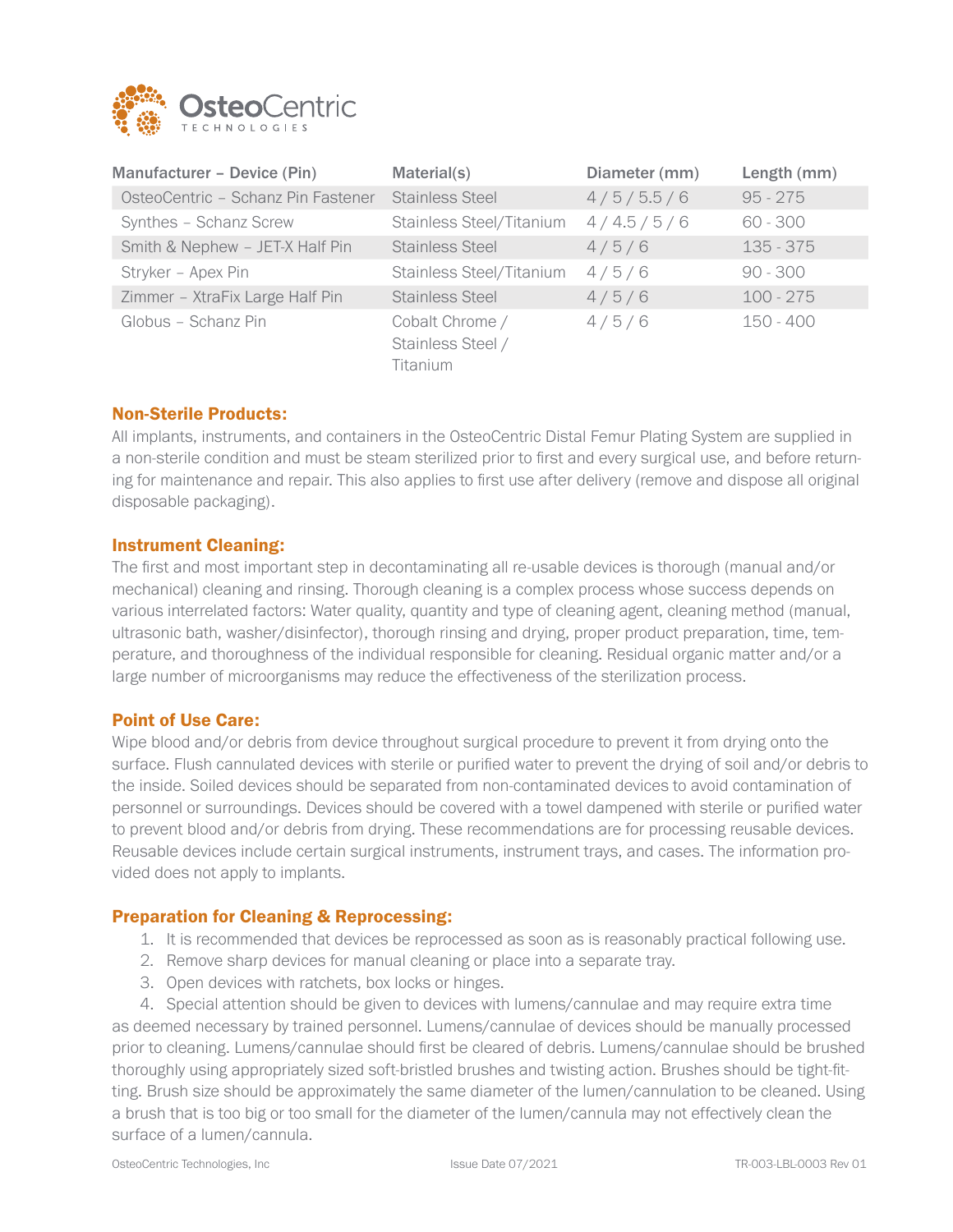

## Reprocessing of re-usable instruments:

Note: For manual cleaning, all devices should be positioned to allow cleaning solution to come in contact with all surfaces. Care should be taken to protect devices from mechanical damage.

- 1. Pre-Cleaning: Rinse each device with tap water for a minimum of 1 minute to remove any visual debris.
- 2. Manual washing: Immerse the devices in room temperature neutral pH enzymatic cleaner (for example Metrizyme). Scrub devices with appropriate soft bristle brush for a minimum of 30 seconds. (scrub the exterior for 15 seconds and then scrub the lumen for 15 seconds.)
- 3. Re-immerse each device in the cleaning solution and brush for a total of 10 minutes (6 minutes on the exterior and 4 minutes in the lumen).
- 4. Rinsing: Thoroughly rinse the devices three times for a duration of two minutes each time with critical water, critical water is defined as water that is extensively treated (usually by a multistep treatment process that could include a carbon bed, softening, DI, and RO or distillation) to ensure that the microorganisms and the inorganic and organic material are removed from the water.
- 5. Verification: Examine devices under normal lighting to ensure no visual contamination. Repeat steps 1-4 if not visibly clean.
- 6. Drying: Allow devices to air dry a minimum of 45 minutes prior to inspection and sterilization preparation.
- 7. Visually inspect all reusable devices for signs of wear and tear before each use. Any devices with corrosion, discoloration, or burrs should be disposed of properly.
- 8. Reassembly of instruments can be accomplished by following the disassembly steps in reverse.

The manual cleaning instructions have been validated.

#### Sterilization:

- 1. Products are supplied non-sterile. Non-sterile devices must be cleaned and steam-sterilized prior to surgical use. Prior to steam-sterilization, place the product in an FDA cleared wrap or container. Do not stack trays during sterilization.
- 2. The following parameters have been validated to a sterility assurance level (SAL) of  $\leq 10^{-6}$ .

| Method                  | Steam           |
|-------------------------|-----------------|
| Cycle Type              | Pre-Vacuum      |
| Temperature             | $132^{\circ}$ C |
| <b>Full Cycle Time</b>  | 4 minutes       |
| <b>Minimum Dry Time</b> | 30 minutes      |

Other sterilization methods have not been validated and may damage the product resulting in a device malfunction, injury to the patient, or both. Only use FDA cleared sterilization wraps or another appropriate FDA cleared accessory that has been validated to allow sterilant penetration and to subsequently maintain sterility. The manufacturer and distributor assume no responsibility for cleaning and re-sterilization of reusable instruments performed by the individual or hospital.